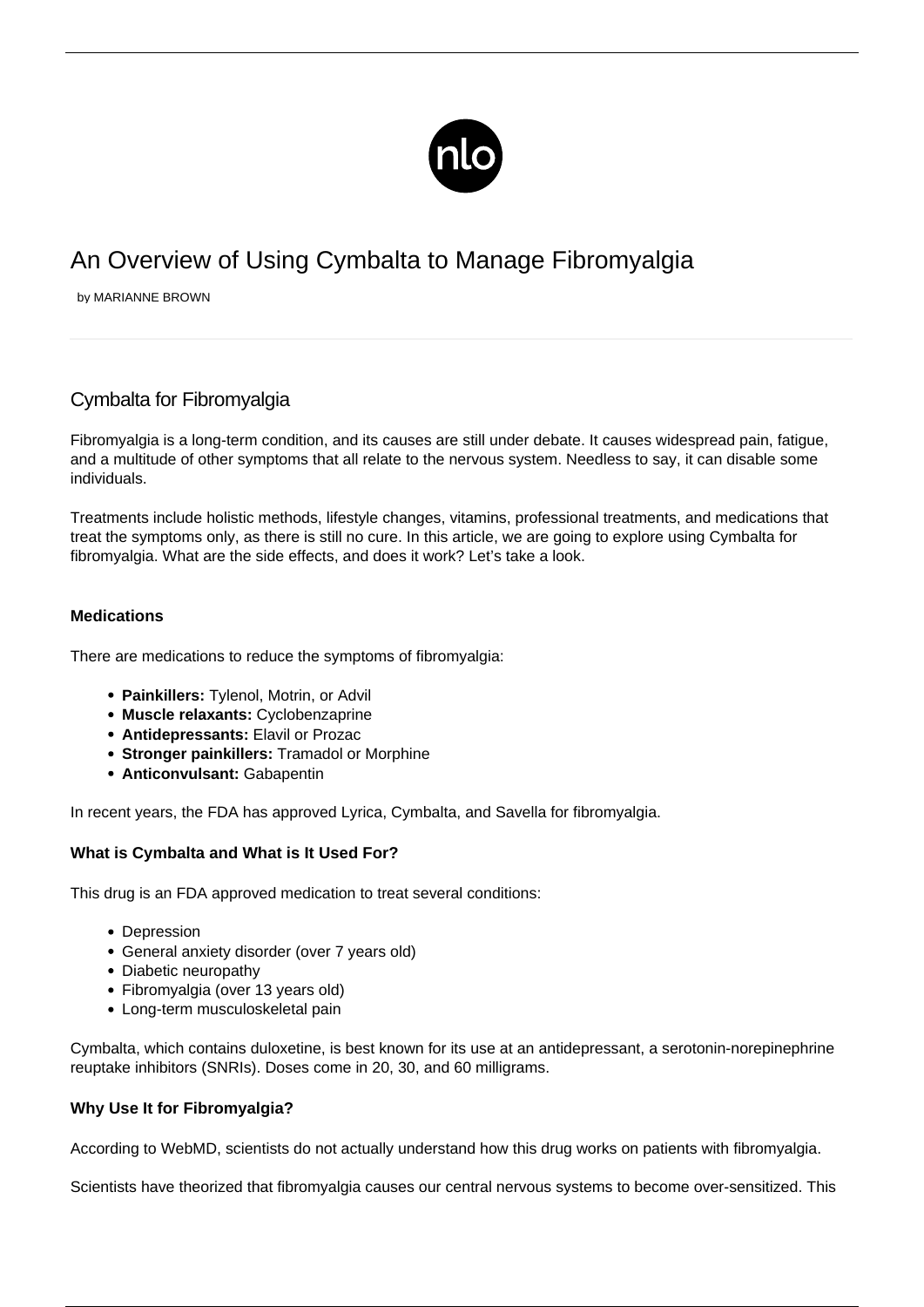triggers the fight or flight response, causing increased pain, fatigue, and other uncomfortable effects.

Researchers think this drug calms the pain signals by increasing serotonin and norepinephrine, which is found in the brain and other parts of the nervous system. SNRIs blocks these two substances from re-entering cells and increases the levels of serotonin and norepinephrine, improving mood and relieving pain in fibromyalgia patients.

## **Pros and Cons of Cymbalta**

#### **Benefits**

Some reports and studies show that fibromyalgia patients taking Cymbalta can experience a [pain reduction of up](https://www.medicalnewstoday.com/articles/cymbalta) [to 85%.](https://www.medicalnewstoday.com/articles/cymbalta)

Less pain could mean that you sleep better, it can help improve your quality of life, and it can improve your mental health and decrease cognitive issues, such as brain fog.

### **Side Effects**

According to the drug information leaflet contained within the Cymbalta prescription, many side effects do not typically require medical attention, but the list is quite exhaustive:

- Headaches
- Dry mouth
- Nausea
- Increased sweating
- Blurred vision
- Appetite changes which could lead to weight loss
- Sexual issues, unnatural arousal, comfort, and satisfaction

These side effects below need to reported to your doctor immediately:

- Abdominal swelling
- Agitation
- Allergic reaction, such as hives, swelling of the face or tongue, itching, and rashes
- Blood pressure changes, which can lead to fainting
- Blisters or peeling skin
- Confusion
- Dark urine
- Diarrhea
- Fever
- Hoarseness
- Irregular and/or rapid heartbeat
- Loss of balance and/or dizziness
- Hallucinations
- Mood changes
- Seizures
- Suicidal thoughts
- Unusual bruising or bleeding
- Vomiting

Some of the symptoms should settle down, once your body adjusts to the medication.

# **Risk Factors**

As with many antidepressant drugs, there is a risk of suicidal thoughts, behaviors, and depression. This is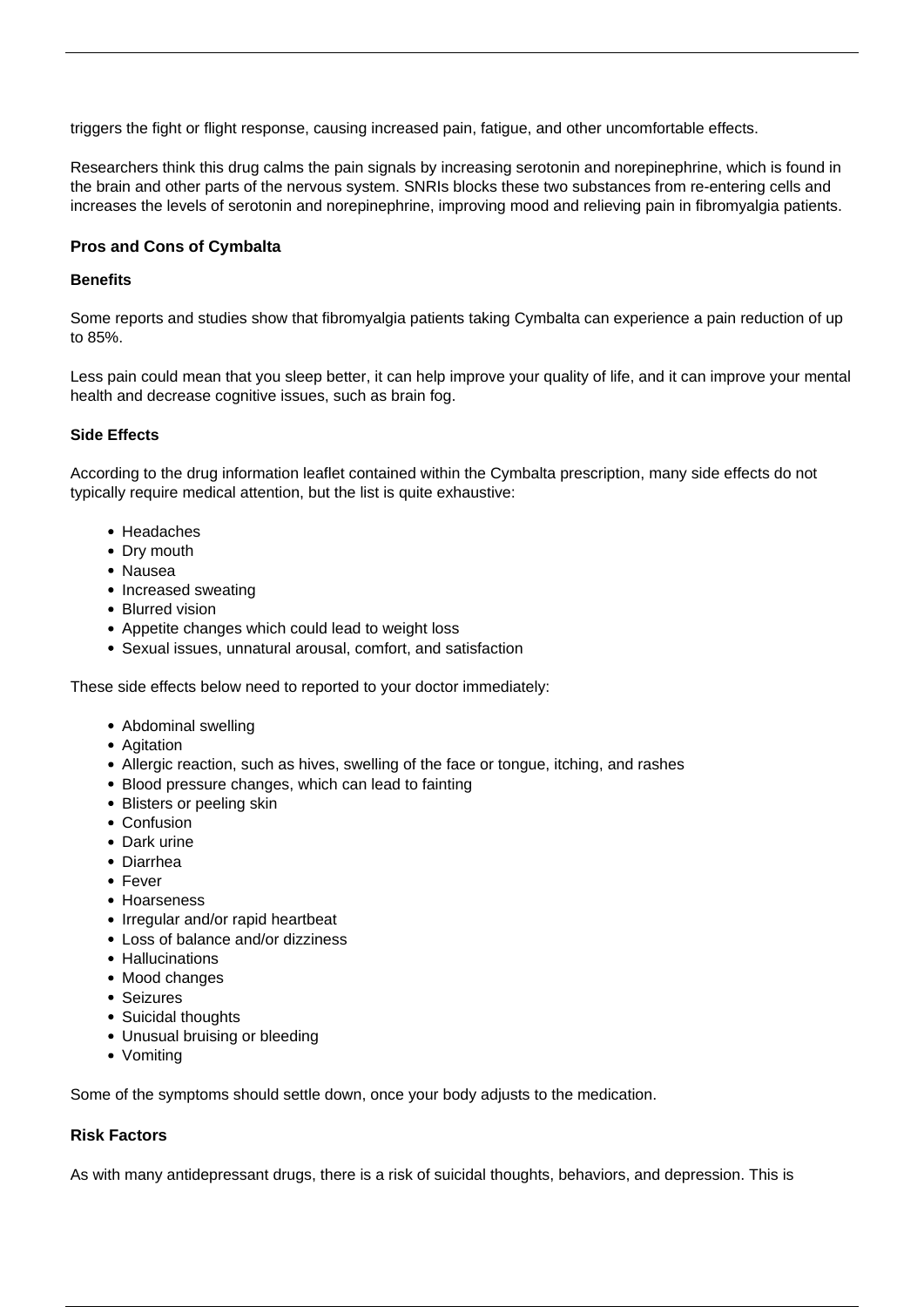reported to be a greater risk in individuals less than 24 years of age.

It is also possible to develop a drop in blood salt levels, known as hypernatremia. You are more susceptible to this if you take diuretics (water tablets). Symptoms include headaches, weakness, and confusion, which can lead to fainting, seizures and coma.

Some individuals can develop liver issues. Rarely this can lead to liver failure and death.

If you get any of these symptoms you need to contact your healthcare provider immediately:

- Dark colored urine
- $\bullet$  Itching
- Pain in the right, upper belly area
- Unexplained flu-like symptoms
- Yellow skin or eyes (jaundice)

Cymbalta can also cause allergic or hypersensitive reactions. Get medical help immediately if you experience difficulty breathing or swelling in the face, throat, eyes, lips, or tongue.

#### **Effects on Pregnancy and Nursing Babies**

Some studies have shown a [risk to fetal development](https://www.debilitatingdiseases.net/cymbalta-for-fibromyalgia/) only in the third trimester, but the effects of taking Cymbalta during pregnancy have not been widely studied.

You need to tell your doctor if you are breastfeeding, as the effects of this drug on your body need to be monitored closely, such as drowsiness, feeding problems, and slow weight gain in your baby.

#### **Withdrawals**

The medication has to be weaned down over time in agreement with your doctor to reduce the risk of withdrawals.

#### **Drug Interactions**

It is recommended to not take Cymbalta within five days before or 14 days after you have used an MAO inhibitor, such as Isocarboxazid, Linezolid, and Phenelzine. A dangerous drug interaction could occur.

This type of drug can interact with other drugs and cause a serious condition called serotonin syndrome, which needs urgent medical attention. Drugs such as stimulants, opioids, some herbal products (such as St. John's Wort), and medications used to treat depressions, mental illness, Parkinson's disease, and migraines are all drugs to watch out for. Symptoms include:

- Agitation
- Hallucinations
- Fever
- Sweating
- Shivering
- Fast heart rate
- Muscle stiffness
- Twitching
- Loss of coordination
- Nausea
- Vomiting
- Diarrhea

When you meet with your doctor to discuss whether to try this medication, you will discuss your current and past